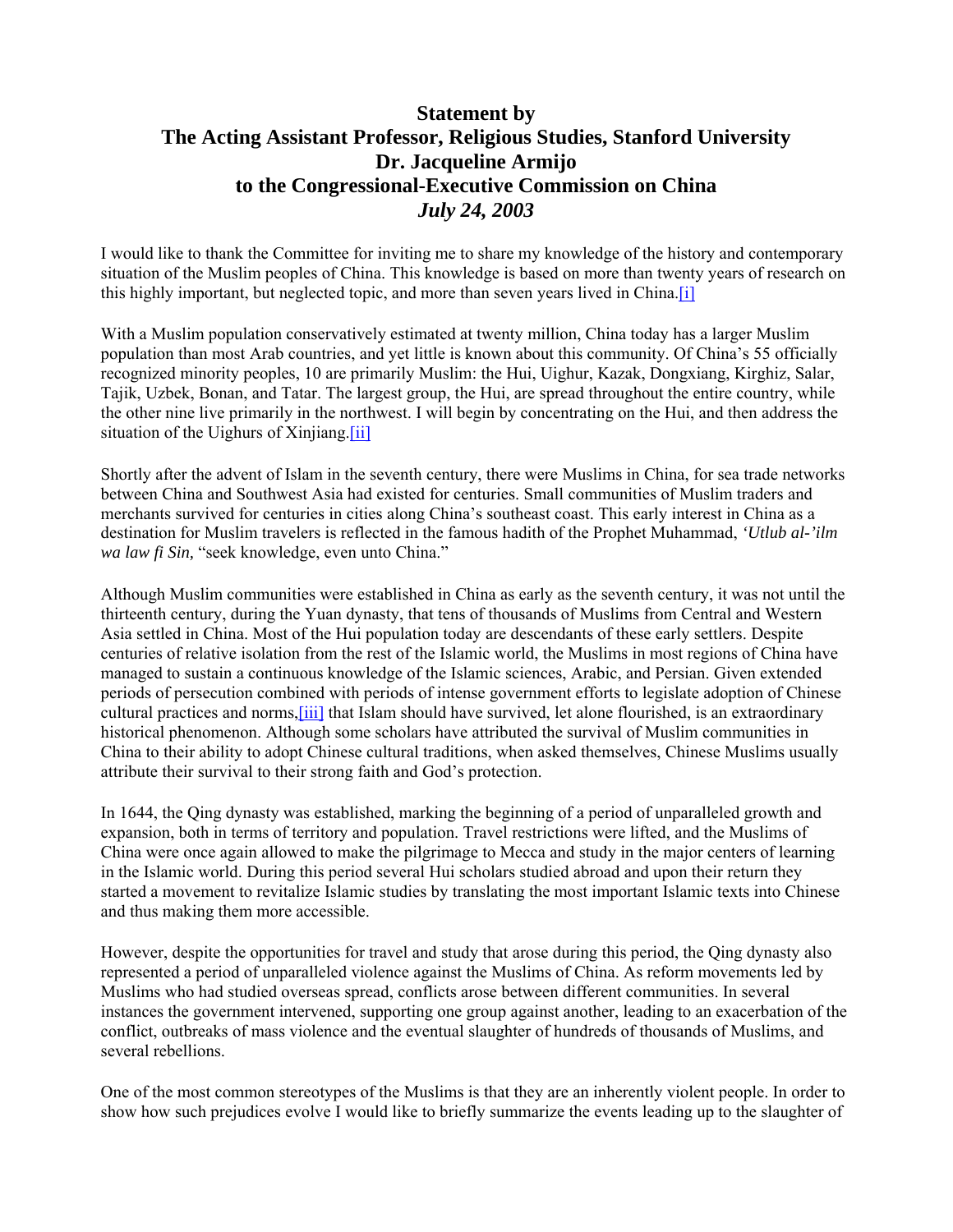as many as 750,000 Muslims in southwest China in the 1870s. During the seventeenth and eighteenth centuries, China experienced a massive population explosion resulting in millions of Han Chinese moving into the frontier regions. As more immigrants moved into Yunnan province along the southwest frontier, there were increasing clashes with the indigenous peoples, and the Hui who had settled there in the thirteenth century and whose population is estimated to have been one million. The Han settlers, not unlike white settlers throughout much of colonial history, did not view the local peoples as full humans, and citizens with equal rights under the law. In a series of disputes between these immigrants and the Hui, local Han Chinese officials (who themselves were not local residents), repeatedly decided to support their fellow Han Chinese against the local residents. The Muslims sent envoys to Beijing seeking justice to no avail. Fighting escalated and after a government led massacre of the Muslim population of the provincial capital Kunming, a Chinese Muslim scholar started a rebellion and in 1856 established an independent Islamic state centered in northwest Yunnan. The state survived for almost 16 years, and the Muslims worked closely together with other indigenous peoples. However, following the quelling of other major rebellions, the Chinese Emperor ordered his troops to concentrate their efforts on Yunnan; the massacres that ensued wiped out the majority of Muslims in the region. Estimates of the percentage killed range from 60 to 85%, and more than a century later, their population has still not recovered its original number. Another consequence of the rebellion was a series of government regulations severely restricting the lives of Muslims. [iv] From a Han Chinese perspective, the insistence on the part of the Muslims to fight for their rights even against overwhelming odds, was a sign of violent tendencies, rather than a desire for justice regardless of the consequences.

During the communists rise to power in the 1940s, many Muslims agreed to support them in exchange for guarantees of religious freedom. Although in the early years of the PRC these promises were respected, during subsequent political campaigns, culminating with the Cultural Revolution (1966 - 1976), the Muslims of China found their religion outlawed, their religious leaders persecuted, imprisoned and even killed, and their mosques defiled, if not destroyed.[v]

In the years immediately following the Cultural Revolution, the Muslims of China lost no time in rebuilding their devastated communities. Throughout China, Muslims began slowly to restore their religious institutions and revive their religious activities. Their first priority was to rebuild their damaged mosques thereby allowing communities to create a space in which they could once again pray together, but also so that the mosques could reassert their role as centers of Islamic learning. Over the next two decades mosques throughout most of the country organized classes for not only girls and boys, and young adults, but also for older men and women who had not had the opportunity to study their religion. Beginning in the late 1980s and continuing to the 1990s Islamic colleges have also been established throughout most of China.

Within China, when asked how to explain the recent resurgence in Islamic education, community members cite two main reasons: a desire to rebuild that which was taken from them, and the hope that a strong religious faith would help protect Muslim communities from the myriad of social problems presently besetting China in this day and age of rapid economic development. Chinese Muslim studying overseas reiterate the need to equip themselves and their communities for their future in a state which seems to be ideologically adrift.[vi]

After many years of living in China and interviewing religious teachers and students, I am convinced that these studies have an overwhelmingly positive influence on Chinese society. Older Muslims are finally able to study their religious traditions, and young people are able to learn the guiding moral traditions of Islam, including a respect for the state and its laws. As both of my daughters attended the public Hui preschool in Kunming for several years, I can attest to the extraordinary degree to which the teachers promoted civic responsibility and community values.

Moreover, Muslim religious leaders have been able to assist in the national government's efforts to stem the increasing number of rural households who are sacrificing their children's education, particularly their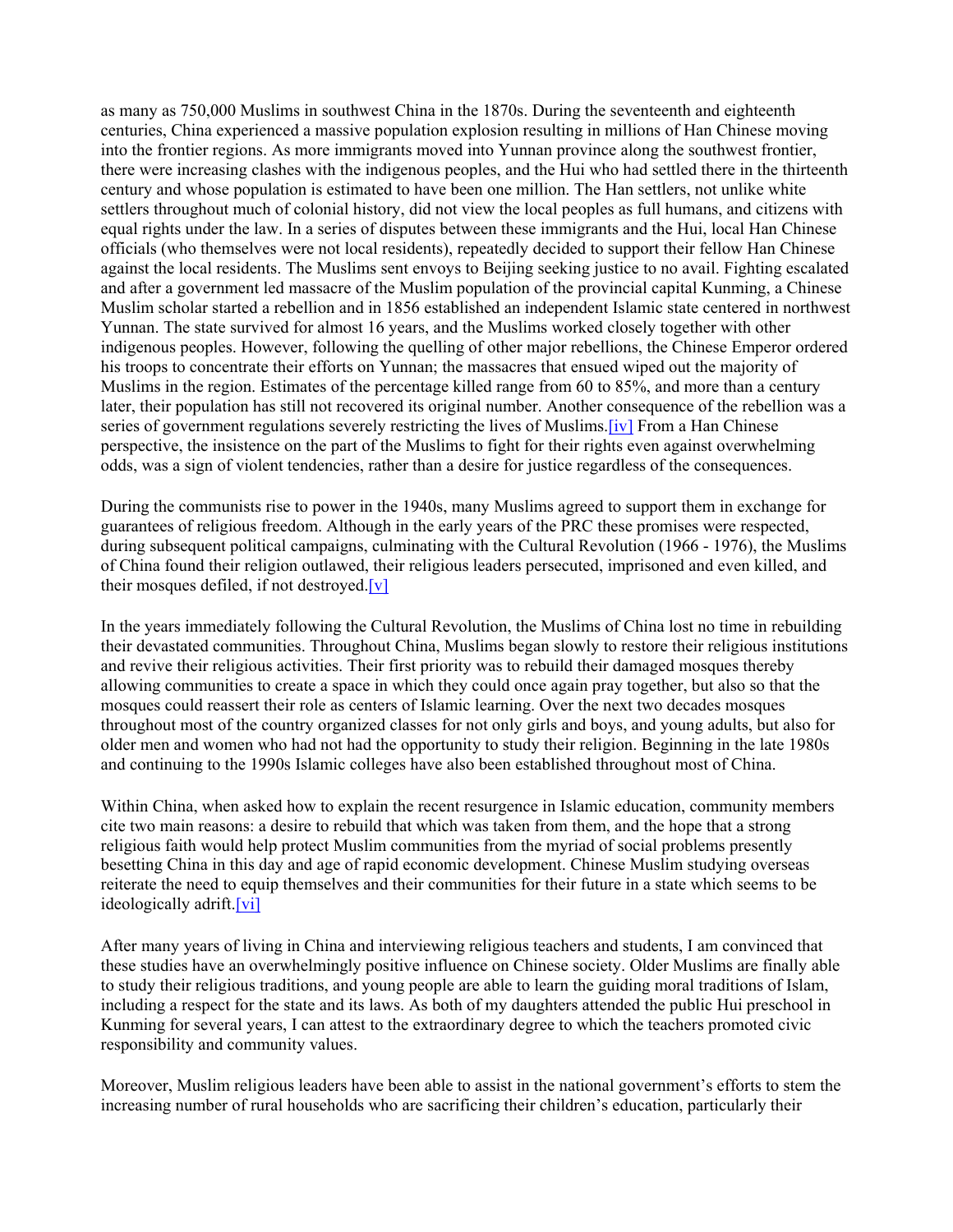daughters', as recent economic reforms have resulted in school fees that are crippling families incomes. Imams have worked together with the All-China Women's Federation to remind peasants in rural areas of their religious obligation within Islam to educate all their children. Women have also played a very active role in the revival of Islamic education, both as students and as teachers. The women are well aware of the importance of educating girls, for as one said to me, "educate a man, educate an individual; educate a women, educate a nation."

The Muslims' emphasis on education, both secular and religious, is not a surprise. As other minority groups who have survived the vicissitudes of state persecution over time, they have learned that the only thing that cannot be taken away from them is their education. Consequently, Muslims in China have always be overrepresented among teachers, professors and college graduates.

At present the government still maintains very strict control on all aspects of public religious practice and education throughout China. The government controls the faculty, student and curriculum of Islamic schools. It controls the appointment of imams in mosques, and decides which ones will be allowed to lead prayers at the Friday services. I will now turn to the situation of Muslims in Xinjiang.

## **Conditions in Xinjiang**

Although Muslims throughout China face a variety of challenges and are the subject of a wide range of discriminatory actions, the situation for the indigenous peoples of Xinjiang is unprecedented in its severity, surpassing even the repressive policies facing the Tibetans. Muslims that hold official positions, including faculty at the universities are forbidden to carry out any religious activity in public. They are not allowed to attend mosque, fast during Ramadan, or in any other way respect their religious traditions in public. There are signs on mosques refusing entry to anyone under 18 years of age. Islamic education outside the one officially controlled school is forbidden.

The state has conflated the practice of Islam with separatist activity and completely overreacted in its illegally prohibiting almost all forms of Islamic education and public religious practice. Large numbers of Muslims in Xinjiang have been thrown in jail and sentenced without public trial. And an untold number have been executed for accused political crimes.

Once the overwhelming majority in Xinjiang, Uighurs and other Muslim peoples will soon be outnumbered by Han Chinese immigrants. And although the government is committed to spending millions of dollars on development projects there, the primary beneficiaries in virtually every major industrial and development project, have been the immigrant Han Chinese population, and often with tremendous negative environmental impact on the region.

# **Specific policy recommendations**

 All Muslims should have the freedom to practice their religion, and all parents should have the freedom to bring their children with them to mosque.

 All Muslims should have the freedom to take part in Islamic studies classes, and pursue a deeper understanding of their religion.

 All schools in predominantly minority areas should be allowed to teach the cultural traditions and history of the minority people there. At present the curricula of all primary and secondary schools in China are controlled at the national level, and minority peoples are not allowed to study their own history and culture.[vii]

 The current quota of only 2,000 people being allowed to make the annual pilgrimage to Mecca should be increased to at least 20,000 (which is the normal amount that would be allowed using the Saudi calculation of one hajj visa for every 10,000 Muslims in a given country); and there should be no age restrictions (presently only people 60 and older are allowed to make the pilgrimage).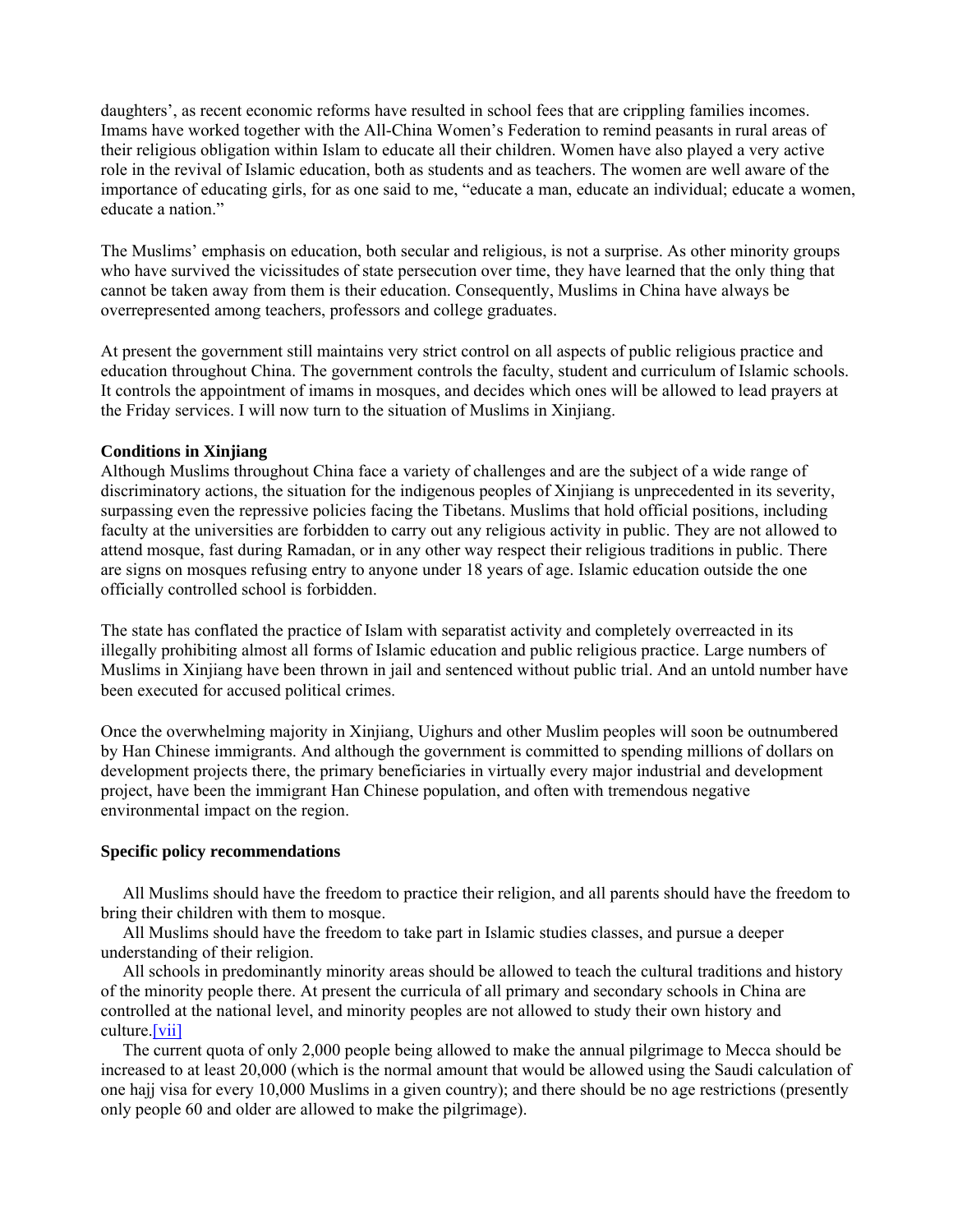The government is making it increasingly difficult for Muslims to receive a passport, thereby limiting their ability to take part in the hajj, study overseas, and take part in business activities. Religious belief should not be used as a reason for denying an individual a passport.

 Over the past decade, throughout China mosques and Muslim neighborhoods dating back centuries have been destroyed as a result of real estate and public development projects. Efforts should be made, ideally through international organizations like UNESCO, to protect Muslim neighborhoods and preserve historic mosques as national heritage sites. These communal spaces are of fundamental importance to the survival of these communities.

 Muslims in official and public roles should not be coerced into publicly renouncing their religious obligations, for example being forced to eat during daylight hours during Ramadan, the month of fasting.

 Remove ethnicity from national id cards as it leads to discrimination in employment, housing, and traveling.

#### **Recommendations specific to Xinjiang**

 The government should allow Uighurs and other indigenous peoples to freely study and learn their own languages and history.

 The decision to discontinue the use of the Uighur language at all universities in Xinjiang should be rescinded. According to numerous reports, last summer thousands of books in the Uighur language were burned by government officials in Xinjiang.

Although Radio Free Asia broadcasts in Uighur, VOA does not.

 The US should support the establishment of local non-political NGOs by indigenous peoples to promote economic, educational and public health development projects.

## **Conclusion**

At the present time many Muslims in China continue to hope and pray that the US government will use its influence to persuade the Chinese state to uphold its moral and international obligations to allow for the freedom of religion and the survival of indigenous cultures. Recent actions by the US, including the decision to acquiesce to Beijing's labeling a small obscure Uighur group, the ETIM (Eastern Turkestan Islamic Movement) as a "terrorist organization," have done much to undermine Chinese Muslims' faith in the US as protector of basic human rights.

And although there are numerous reports made by the Chinese state, and often repeated in the Western press that radical separatism is a common desire in Xinjiang, in fact in dozens of conversations, spanning 20 years now, I have never heard a Uighur call for violent attacks on the Chinese state. They have spoken with an increasing despair that they simply be allowed to practice their religion, continue to use their language in their studies, and uphold their traditional cultural practices, as citizens of China.

I entreat our government to encourage the Chinese state to uphold the basic rights of the Muslims in China. Current repressive tactics not only undermine the Muslims rights to pass on their religious and moral values and cultural practices to their children, they also undermine the Muslims' trust in the Chinese government.

In conclusion, although maintaining their religious beliefs and practices over the centuries has been a continual challenge, Muslims in China have always been confident of their identities as both Muslims and Chinese. Although many have presumed that these identities were somehow inherently antagonistic, the survival of Islam in China for over a millennium belies these assumptions. Islamic and Chinese values have both proven to be sufficiently complementary and dynamic to allow for the flourishing of Islam in China, and God willing, it will continue to.